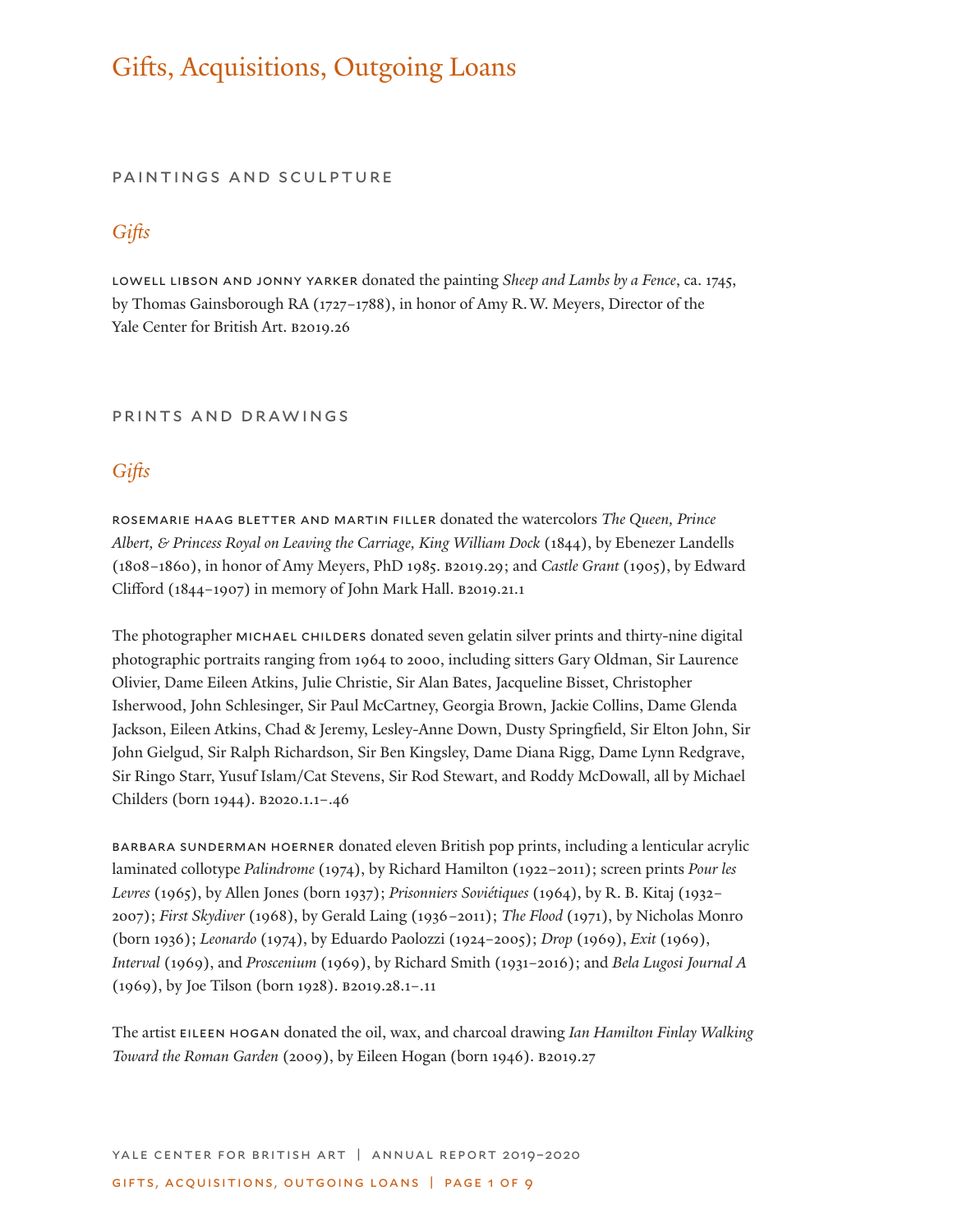the estate of roberta a. kendall donated the watercolors *On a Devon River* (1873), by Major General Philip Bedingfield (1828–1897); *Landscape near Dolgelly, Wales* (1840s), by David Cox (1783–1859); *A Country Landscape* (undated), by Peter DeWint (1784–1849); *Amble Northumberland* (1903), by F. M. Floyd (active 1903); *Fishermen Putting out to Sea, Hastings* (between 1810 and 1820), by Samuel Prout (1783–1852); and *Study from Nature—A Scottish Burn* (undated), by Charles Nicholls Woolnoth (1815–1906). b2019.22.1–.6

monroe e. price (Yale BA 1960, LLB 1965) and aimee brown price (Yale MA 1963, PhD 1972) donated seventy diptych drawings in tempera and chalk from the series *Scenes from the Life of Christ* (undated), by Francis Hoyland (born 1930). b2019.31.1–.140

ann and kenneth rapoport donated ten portrait miniatures, including *Lady, White Dress* (ca. 1800), by George Chinnery (1774–1852); *Gentleman, Black Coat* (1802) and *Gentleman, Blue Coat* (1807), by Alexander Gallaway (active 1794–1812); *Young Man* (undated) and *Young Woman, White Dress and Turban* (undated), by Thomas Hazlehurst (active 1740–1821); *Gentleman* (1761), by Nathaniel Hone RA (1718–1784); *Gentleman, Blue Coat* (1804), by Peter Paillou the younger (active 1757–1831); *Lady, Pearl Choker* (1772), by Thomas Redmond (ca. 1745–1785); *Young Man, Red Hair, Black Coat*, undated, by Andrew Robertson (1777–1845); and *James Gordon, Black Coat*, 1765, by John Smart (1741–1811). b2019.25.1–.10

suzanne and william h. speaker donated sixty-four intaglio prints from the series *A Harlot's Progress* (1732), *Industry and Idleness* (1747), *The Invasion* (1756), *Marriage à la Mode* (1745), *Military Punishments* (1725), and *A Rake's Progress* (1735), by William Hogarth (1697–1764); the book *Simon Lord Lovat* (1797), by Simon Fraser, eleventh Lord Lovat (ca. 1667–1747); and the book *Butler's Hudibras* (1726), by Samuel Butler (1613–1680). b2019.24.1–.66

paul walter bequeathed seven watercolors, *Studies of the Lunette Murals at Victoria Memorial Hall, Calcutta* (1921), and the chalk portrait *Lord Louis Mountbatten* (ca. 1951), by Frank O. Salisbury (1874–1962); the watercolor-and-ink architectural plan *Victoria Memorial Calcutta, Revised Section of Dome* (between 1902 and 1921), three watercolor-and-ink architectural plans on *St. John's Church, Colaba, Bombay* (ca. 1880), by William Butterfield (1814–1900); hand-colored mezzotint prints, *Eastward Ho!* (1860) and *Home Again* (1861), by William Turner Davey (1818–ca. 1884); two watercolor-and-chalk studies for stained-glass windows (ca. 1880), by an unknown nineteenth-century artist; and a chalk study *Drawing for "Retribution"* (1857), by Edward Armitage (1817–1896). b2020.3.1–.18

driek and michael zirinsky donated twenty-four drawings and prints, including *Ordnance Survey* (1995), by Simon Brett (born 1943), in honor of Christine Higgott and Peter Ford; the drawing series *City Index* (2006), by Jane Dixon (born 1963), in honor of Andria Derstine; the print series *Camouflage Suite* (2004) and *City of London Drawings* (2010), by Jane Dixon (born 1963), in honor of Driek's parents, Gertrude Bersch Bestebreurtze and Arie D.; twelve relief prints by Peter Ford (born 1937), *Piece for Seven Woodblocks (for Steve Reich)* (1991), in honor of Ralph Kinnard Williams, Yale MusM 1968; *Remembering and Forgetting* (2003), in honor of Irene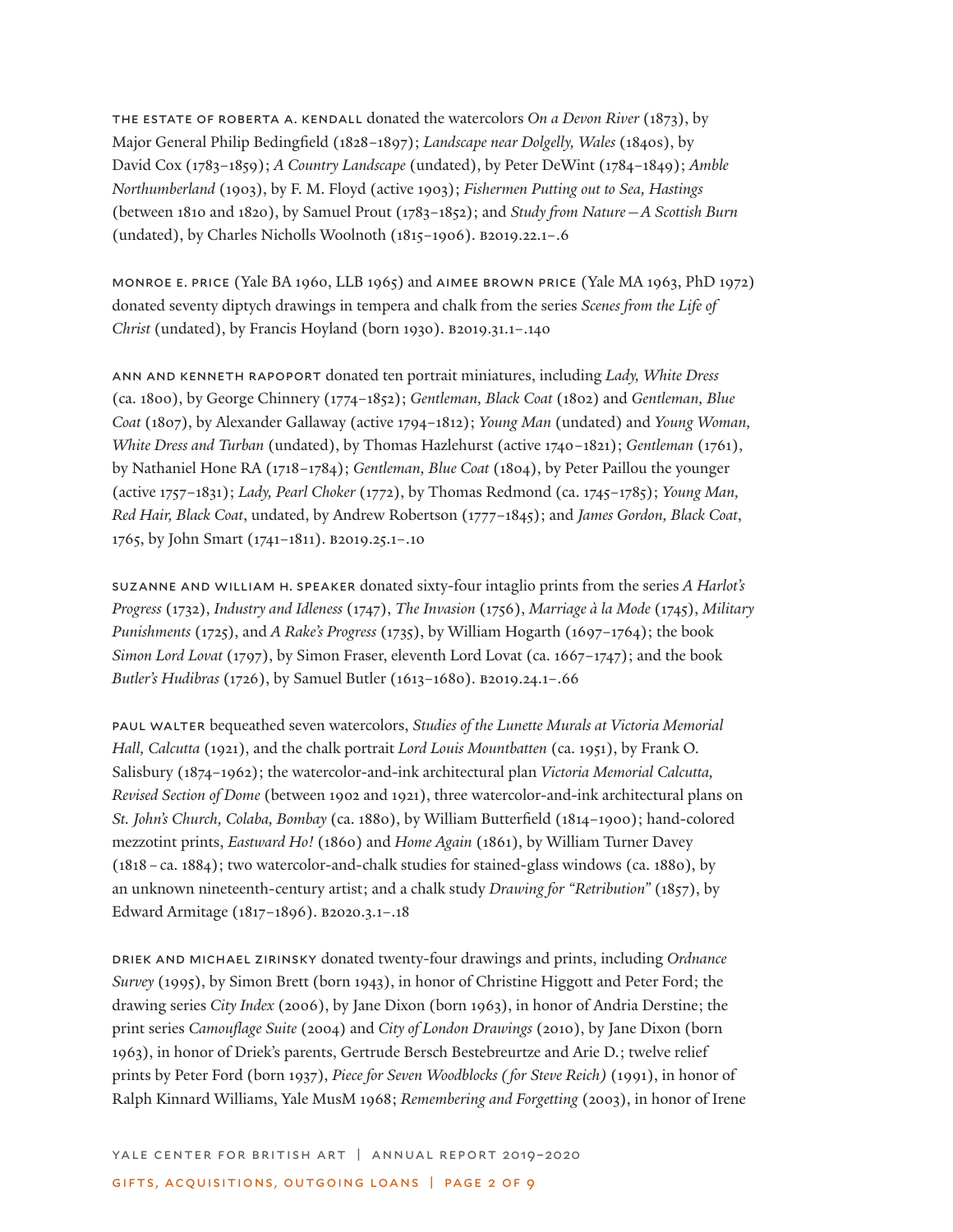and Barry Bull, Yale BA 1969, and their family; *Rift* (1995); the screen print *Curtain* (2006), by Markus Hansen (born 1963), in honor of Anton J. Bestebreurtze and his family; the etching *Study for Atlas Procession* (2000), by William Kentridge (born 1955), in honor of Arlene Warmbrunn Saxonhouse (Yale PhD, Political Science, 1972) and Gary Saxonhouse (Yale BA 1964, Yale PhD, Economics, 1971), and their family; the etchings *At 36* (2005), *King of Carrion (T. H.)* (2004), *Lament* (2005), *Priam's Tears* (2005), *All Silence* (2005), and *The Ghost of Your Desire* (2005), by Freya Payne (born 1968); the graphite diptych *The Deluge (Expanded)* (2008), by Lucy Skaer (born 1975); and the silicone drawing *Southeast London* (2002), by Jason Wallis-Johnson (born 1966), in honor of Mary Hill, Diana Crawshaw, Julie Allen, and their families. b2020.4.1–.24

# *Acquisitions*

The etching *Panama Hat* (1972), by David Hockney (born 1937), was transferred from the Yale University Art Gallery, estate of Richard Brown Baker. b2019.30

William Dickinson (1746–1823), *Sir John Fielding, As Chairman of the Quarter Sessions for the City of Westminster* (1778), mezzotint. Paul Mellon Fund, B2019.23

J.M.W. Turner (1775–1851), four mezzotint artist's proofs from the series *Little Liber, or Sequels to the Liber Studiorum* (between 1820 and 1826) and touched engraver's proofs *Sheerness & the Isle of Sheppey, with the Junction of the Thames & Medway from the Nore* (between 1821 and 1851), *St. Agatha's Abbey, Easby* (1822), *Dover* (1827), *Rocks at Colgong on the Ganges* (1836), *Oxford from North Hinksey* (1841), and *Crossing the Brook* (1842) after J.M.W. Turner. Paul Mellon Fund, b2020.2.1–.10

### RARE BOOKS AND MANUSCRIPTS

# *Gifts*

norman ackroyd donated *Reading the Landscape* (Yorkshire, 2019, set of twelve etchings), in memory of Jason Bacon, Yale BA 1956.

neale (Yale JD 1961) and margaret albert donated thirty-eight books and periodicals pertaining to bookbinding and printed papers, 1983–2019.

mark aronson donated *We Will Rule the World* (by OttoGraphic, Bath: Otto Books, 2018), in honor of birds.

louis g. audette (Yale BA 1962, BFA 1963, MS 1965) donated *Model of HMS Victory*, which he assembled in 2018, of paper, wood, brass, thread.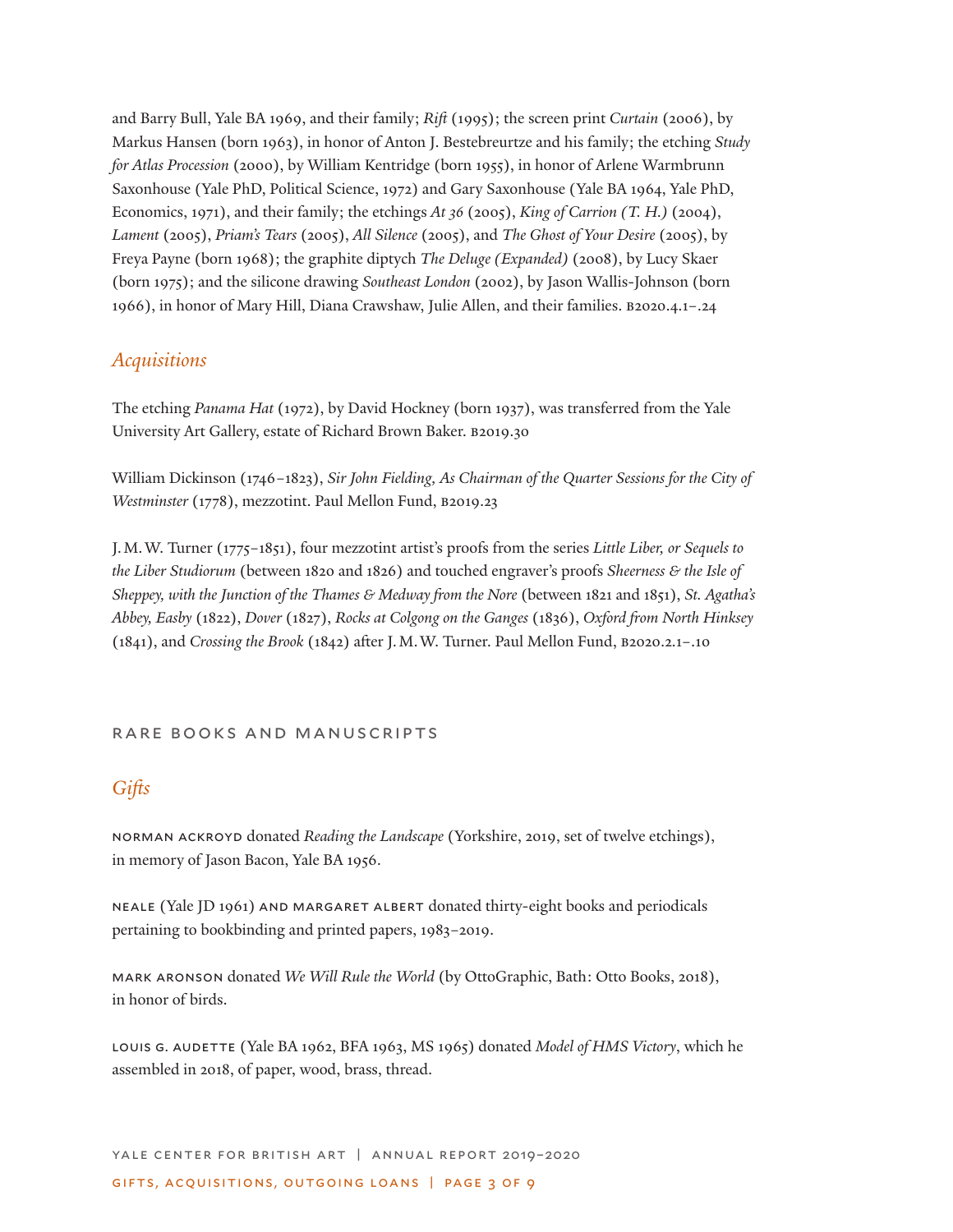rosemarie haag bletter and martin filler donated five items relating to the Crystal Palace comprising souvenir mugs, letter openers, and *Design in Everyday Things* (London: British Broadcasting Corporation, 1937). They also donated a Treenware box depicting Brighton Pavilion, England, ca. 1830, in memory of John Morley.

sarah bodman donated her book *Correlations Between Independent Publishing and Artists Book Practice*, Brisbane: Dc3p book foundry, Griffith University, Queensland College of Art, 2018, three volumes; and *Gwalia Gazette*, 23rd April 2019, World Book Night special edition by Linda Parr, United Kingdom: WBN Press & Co. Ltd., 2019.

celia hopkinson donated a ceramic jug with transfer prints of engravings made after George Stubbs's *Shooting Party* series, by Josiah Wedgwood & Sons. Stoke-on-Trent, England, ca. 1780, queensware, cream-colored earthenware.

elizabeth langhorne donated *Historical Descriptions of New and Elegant Picturesque Views*, London: Printed for Alex. Hogg, 1786.

ellen and arthur liman (Yale JD 1957) donated two satirical prints, hand-colored lithographs, by William Spooner: *People Talk About Servants*, London: W. Spooner, ca. 1840, with flap; and *This Cabinet*, London: W. Spooner, ca. 1834, with flaps.

stephen parks (Yale BA 1961) donated a collection of thirty-eight ceramic jugs and fonts, transferware, and lusterware (Great Britain, ca. 1820–1900).

duncan and lisa robinson donated an archive of forty-five items pertaining to the artist Tony Foster, 1985–2017.

roxanne rosoman donated a collection of archival material of the artist Leonard Rosoman, ca. 1940s–2012.

driek and michael zirinsky donated sixteen works by contemporary UK artists including artists' books, cut-paper works, and sculpture, 2002–6, in honor of family, friends, and associates.

# *Acquisitions*

account books, advertisements, and receipts Nine items, including an archive of men and boys clothing manufacturer John Barran & Sons, Ltd. (ca. 1880–95)

art instruction manuals and equipment Three items, including *Fluid Professional Colors Prepared Especially for Architects* (ca. 1880), by William Ford Stanley (1829–1909)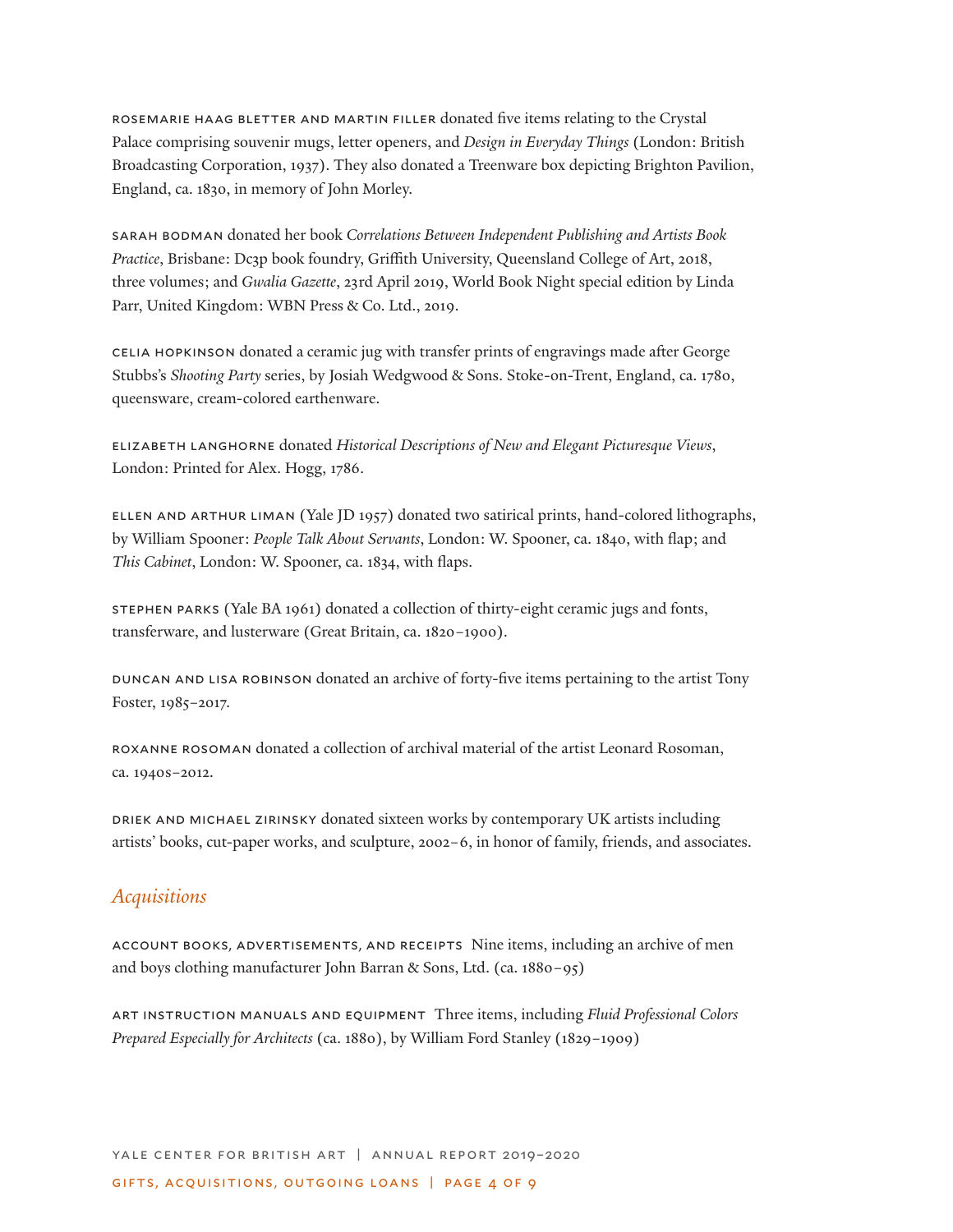children's literature and games Seven items, including *Rhymes and Pictures About Bread, Tea, Sugar, Coals, Cotton, Gold* (ca. 1860–61), by William Newman

commonplace books, diaries, and correspondence Five items, including the diaries of Anna Sill, land-worker, gardener, and Women's Land Army supervisor of Land Girls (1939–45)

photograph albums and photographically illustrated books Seven items, including the Farquhar family album of photocollages (1880s)

political and religious ephemera Four items, including a wax seal from the Society for the Conversion of Negro Slaves (ca. 1820)

sketchbooks Six items, including a sketchbook of figures, cattle, and scenes in Kolkata (between 1821 and 1831), by Jane Caroline Reid (1797–1834)

### **ARCHIVES**

# *Gifts*

Collection of Mellon Family Photographs Gift of the Paul Mellon Estate

Jules David Prown Papers (additional one linear foot) Gift of Jules D. Prown

# *Acquisitions*

*One Man's England*, 1978, Camera Three Productions, Inc., documentary film about Paul Mellon and the Yale Center for British Art, including associated archival materials

Yale Center for British Art Oral History Interviews with Paul Fry, Tim Goodhue, Katie Trumpener, and Keith Wrightson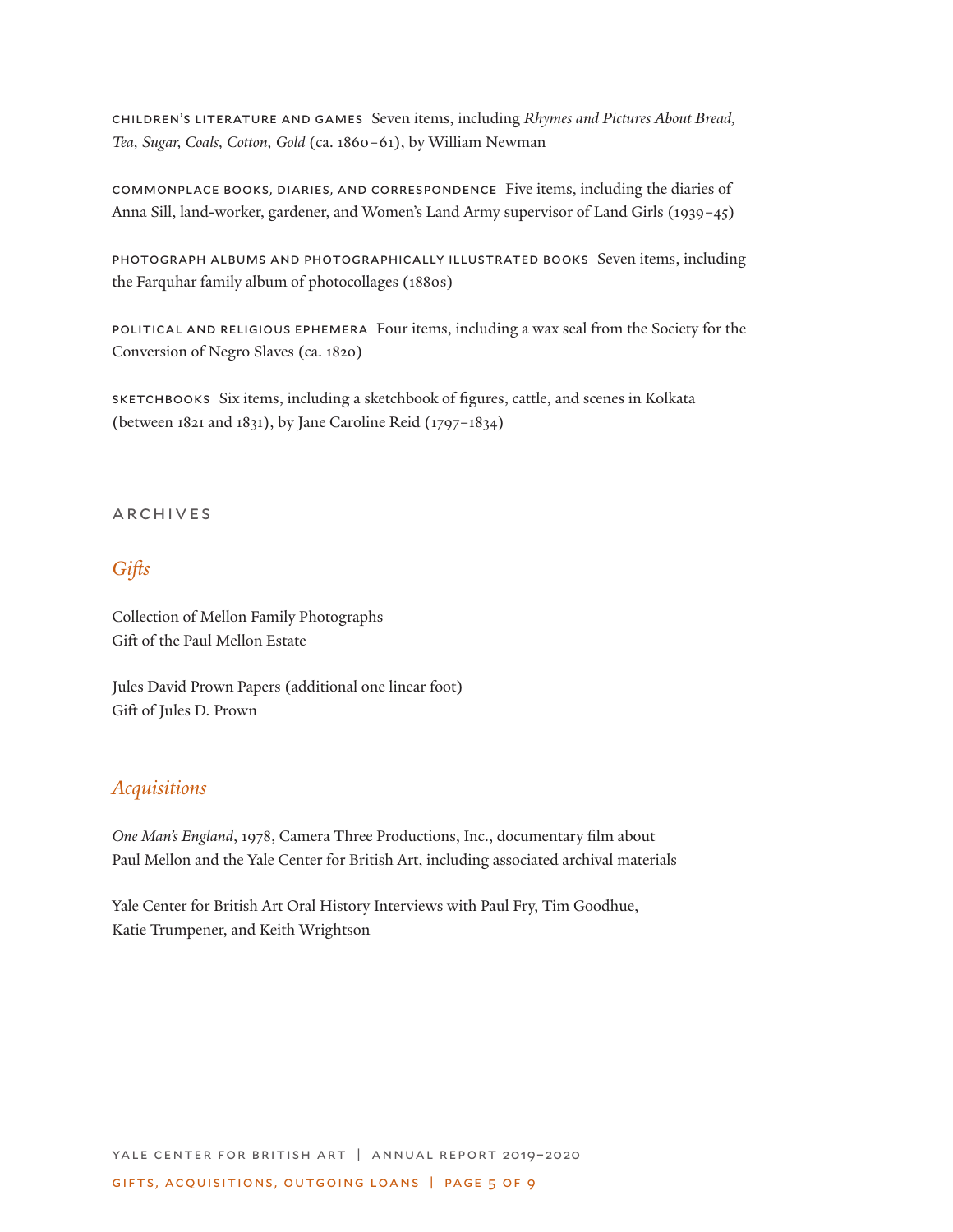#### outgoing loans

barbican art gallery, london, england, 10/4/2019 – 1/19/2020 belvedere museum, vienna, austria, 2/14 – 6/1/2020 *Into the Night: Cabarets and Clubs in Modern Art*

Four items of Cabaret Theater Club ephemera, 1912–13, Friends of British Art Fund Eric Gill, *Design for Bas-Relief of Calf in Cave of the Golden Calf*, 1912, watercolor and graphite on paper, Paul Mellon Fund

Charles Ginner, *Design for Tiger Hunting Mural in the Cabaret Theatre Club*, 1912, watercolor and graphite, squared for transfer on paper, Paul Mellon Fund

Spencer Frederick Gore, eight Cave of the Golden Calf mural studies, 1912, graphite, pastel, and watercolor, Paul Mellon Fund

Wyndham Lewis, *Kermesse*, 1912, gouache, watercolor, ink, wash, and graphite on paper, Paul Mellon Fund and Gift of Neil F. and Ivan E. Phillips in memory of their mother, Mrs. Rosalie Phillips

bowdoin college museum of art, brunswick, maine, 12/5/2019 – 6/1/2020 *Rufus Porter's Curious World: Art and Invention in America, 1815–1860*

P. and J. Dollond, Camera Lucida, early nineteenth century, Paul Mellon Fund Valentine Green, *A Philosopher Shewing an Experiment on the Air Pump*, 1769, mezzotint, Paul Mellon Collection

cleveland museum of art, cleveland, ohio, 3/21/2020 – 3/21/2021 *Long-term loan to permanent collection*

George Stubbs, *Water Spaniel*, 1769, oil on canvas, Paul Mellon Collection

gallerie d'italia — piazza scala, milan, italy, 10/24/2019 – 3/15/2020 *Canova and Thorvaldsen: The Birth of Modern Sculpture*

John Jackson, *Antonio Canova*, 1819–20, oil on canvas, Paul Mellon Collection

gardiner museum, toronto, canada, 10/10/2019 – 1/12/2020 wadsworth atheneum museum of art, hartford, connecticut, 2/29/2020 – 1/3/2021 *Savour: Food Culture in the Age of Enlightenment*

John Atkinson, *Girl Bundling Asparagus* and *Kitchen Scene*, 1771, oil on canvas, Paul Mellon Collection Peter Casteels, *Domestic Cock, Hens, and Chicks in a Park*, 1730, oil on canvas, Paul Mellon Collection

Philippe Mercier, *The Sense of Taste*, 1744–47, oil on canvas, Paul Mellon Collection

yale center for british art | annual report 2019–2020

gifts, acquisitions, outgoing loans | page 6 of 9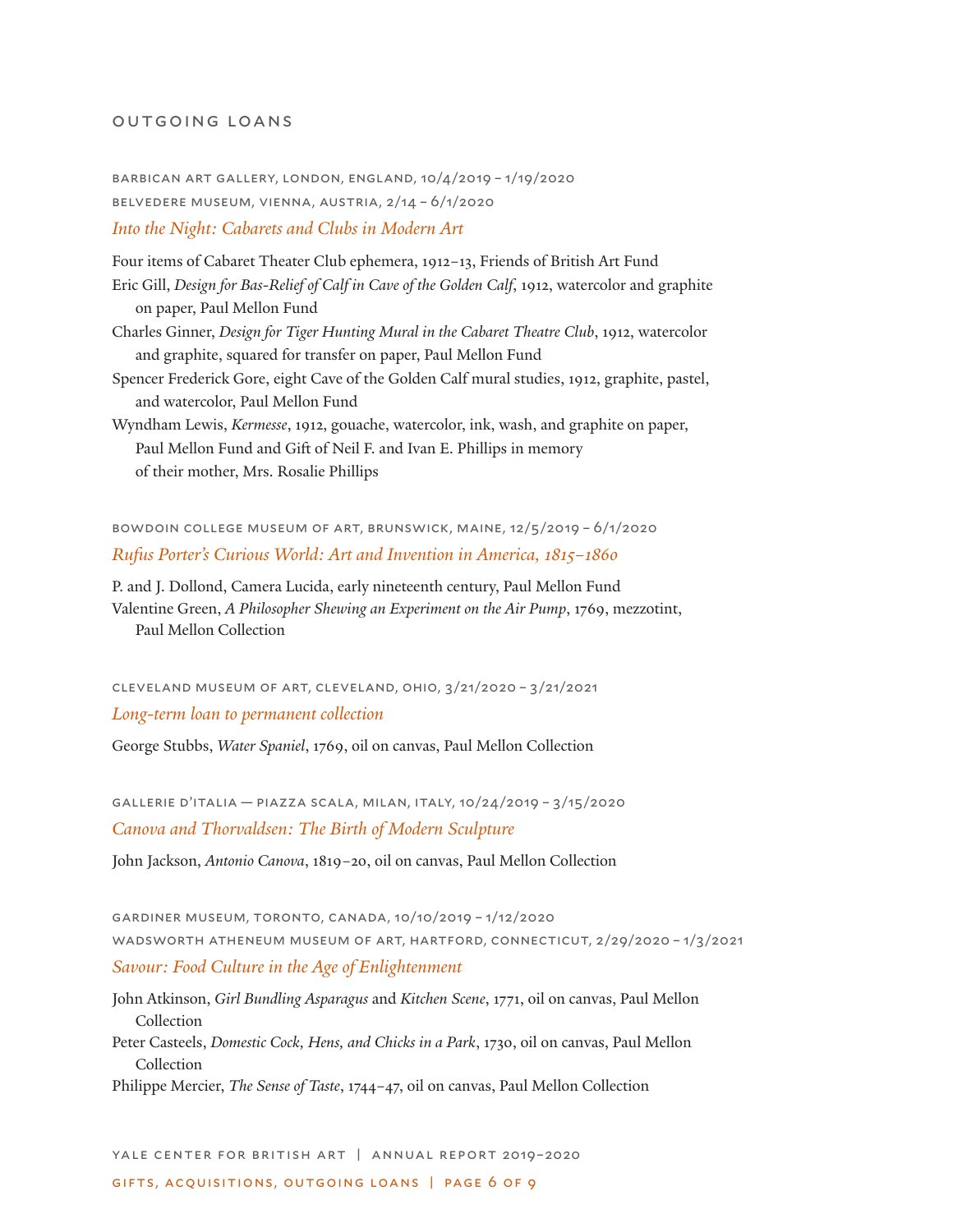lwl-museum fur kunst and kultur, munster, germany, 11/8/2019 – 1/26/2020

#### *Traveling: J.M.W. Turner in Search of the Sublime and Picturesque*

John Robert Cozens, *On the Lake of Nemi*, between 1780 and 1783, watercolor on graphite on paper, Paul Mellon Collection

Thomas Girtin, *Findlater Castle, Banff*, between 1792 and 1793, watercolor, Paul Mellon Collection John Martin, *The Deluge*, 1834, oil on canvas, Paul Mellon Collection

metropolitan museum of art, new york, new york, 7/1 – 9/22/2019

### *Apollo's Muse: The Moon in the Age of Photography*

Print made by John Russell, *Lunar Planisphere, Flat Light*, 1805, engraving, Paul Mellon Fund Thomas Rowlandson, "The Assignation" from *Transparent Prints*, 1799, hand-colored aquatint,

Paul Mellon Collection

 John Russell, *A Drawing of a Part for the Map of the Moon*, 1794, graphite on paper, Paul Mellon Collection

metropolitan museum of art, new york, new york, 10/2/2019 – 1/5/2020

### *The Last Knight*

Jörg Kölderer, *Maximiliani König Zeughauss*, between 1504 and 1508, pen and ink and watercolor, Paul Mellon Collection

mk gallery, milton keynes, england, 10/11/2019 – 1/26/2020

national heritage center for horseracing & sporting art, newmarket, england,

6/27/2019 – 9/29/2019

### *An Introduction to George Stubbs*

Ten drawings by George Stubbs, between 1795 and 1806, graphite and ink on paper, Paul Mellon Collection

George Stubbs, *Freeman, the Earl of Clarendon's Gamekeeper, with a Dying Doe and Hound*, 1800, oil on canvas, Paul Mellon Collection

the morgan library & museum, new york, new york, 9/6/2019 – 1/5/2020 *Verdi: Creating* Otello *and* Falstaff*—Highlights from the Ricordi Archive*

James Stephanoff, *Falstaff at Herne's Oak*, from *The Merry Wives of Windsor*, Act V, Scene v, 1832, oil on panel, Paul Mellon Fund

yale center for british art | annual report 2019–2020 gifts, acquisitions, outgoing loans | page 7 of 9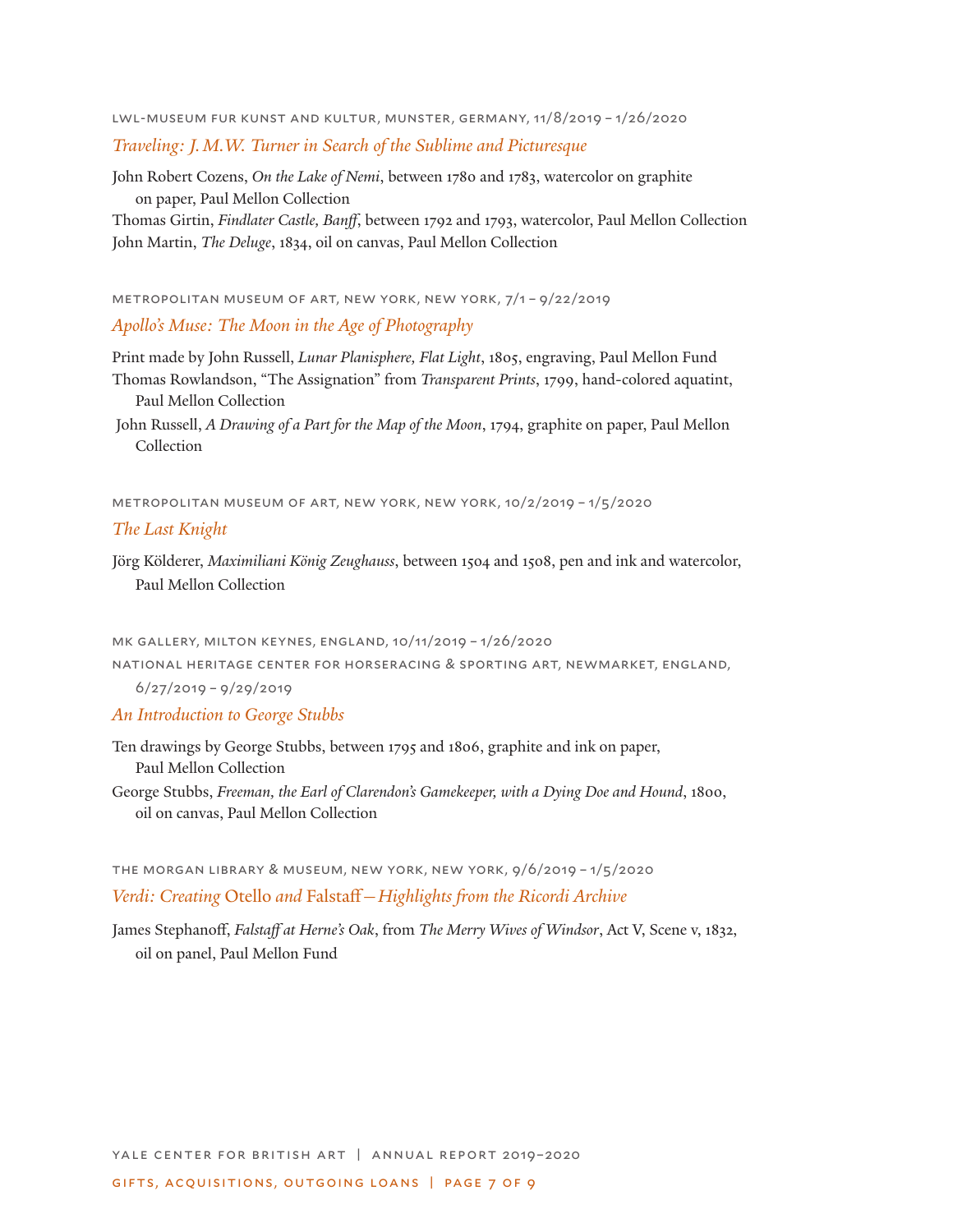museum of the american revolution, philadelphia, pennsylvania, 9/26/2019 – 2/17/2020

*Cost of Revolution: The Life and Death of an Irish Soldier*

James Gillray, *United Irishmen in Training* and *United Irishmen Upon Duty*, 1798, etching and acquatint, Paul Mellon Collection

Joseph Wright of Derby, *The Dead Soldier*, ca. 1789, oil on canvas, Paul Mellon Collection

national portrait gallery, london, england, 10/1/2019 – 1/1/2020

#### *Pre-Raphaelite Sisters*

Joanna Boyce Wells, *Fanny Eaton*, 1861, oil on paper laid to linen, Paul Mellon Fund

scuderie del quirinale, rome, italy, 10/5/2019 – 1/19/2020

#### *Eruptions: Pompeii and Santorini*

J.M.W. Turner, *Vesuvius in Eruption*, between 1817 and 1820, watercolor, Paul Mellon Collection

tate britain, london, england, 9/11/2019 – 2/20/2020

#### *William Blake*

William Blake, thirty-nine works on paper from *The Poems of Thomas Gray*; *America. A Prophecy*; *Songs of Innocence*; *Jerusalem*; and other works, 1793 to 1803, Paul Mellon Collection

John Flaxman, *Portrait of William Blake*, ca. 1804, graphite on paper, Paul Mellon Collection

#### watts gallery trust, surrey, uk, 3/10 – 11/1/2020

### *Unto This Last: Two Hundred Years of John Ruskin*

Edward Burne-Jones, *Cupid and Psyche*, ca. 1870, watercolor, gouache, and pastel on paper mounted on linen, Yale University Art Gallery Collection, Mary Gertrude Abbey Fund

Text by Edward Burne-Jones, *A Dream of John Ball and A King's Lesson*, 1892

- William Henry Hunt, *Plums and Mulberries*, ca. 1860, watercolor and gouache over graphite on paper, Paul Mellon Collection
- Sir John Everett Millais, *Awful Protection Against Midges*, 1853, pen and ink on paper, Paul Mellon Fund

William Henry Millais, *Hayes Common*, 1852–53, oil on canvas, Paul Mellon Collection

Henry Moore, *Mer de Glace*, 1856, watercolor, gouache, and graphite on paper, Paul Mellon Collection

Joseph Noel Paton, *Study from Nature: Inveruglas*, 1857, watercolor and gouache on paper, Friends of British Art Fund and Mr. and Mrs. Bart T. Tiernan, Yale LLB 1968, with additional support from: Mr. and Mrs. Ronald R. Atkins; Elizabeth Ballantine, Yale BA 1971, MA 1974, MSL 1982, PhD 1986; Mr. and Mrs. Henry E. Bartels; The Ajax Foundation on behalf of Mr. and Mrs. Richard Bressler; Bruce Budd; Homer Byington III, Yale BA 1956; Mr. and Mrs. Norman C. Cross Jr.; Lee MacCormick Edwards; The Forbes Foundation; Mr. and Mrs. Brian Hopkinson; Mr. and Mrs. Thomas Israel, Yale BA 1966; Katherine Haskins;